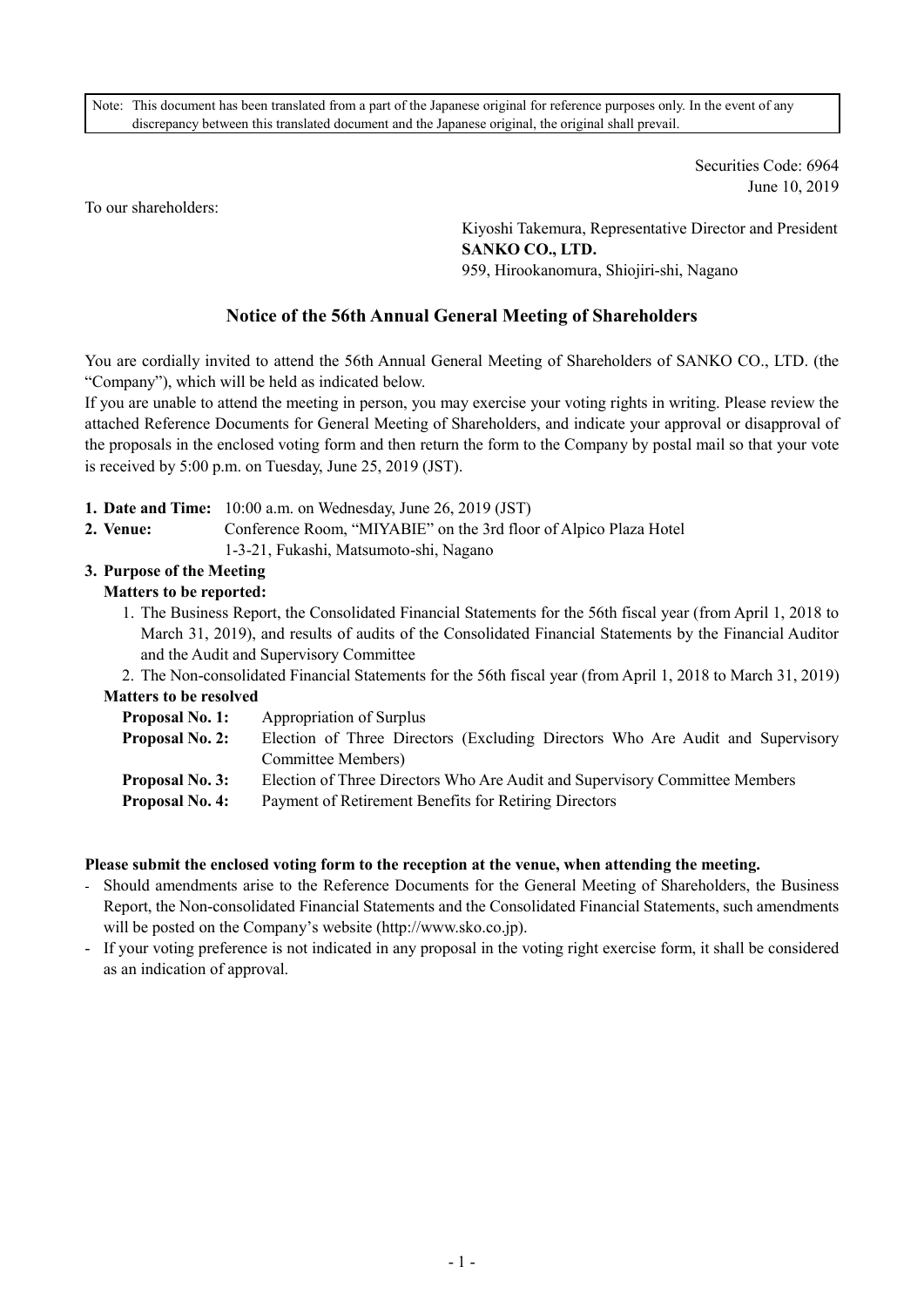## **Reference Documents for the General Meeting of Shareholders**

### **Proposals and Reference Information**

Proposal No. 1: Appropriation of Surplus

The Company proposes the appropriation of surplus as follows:

Year-end dividends

The Company regards the return of profit to its shareholders as one of the most important managerial issues, and it is the Company's basic policy to distribute profits to its shareholders stably. In line with the aforementioned policy, the Company proposes to pay the year-end dividends for the 56th fiscal year as follows:

- (i) Type of dividend property To be paid in cash.
- (ii) Allotment of dividend property and their aggregate amount The Company proposes to pay a dividend of ¥13 per common share of the Company. In this event, the total dividends will be ¥117,303,628.
- (iii) Effective date of dividends of surplus The effective date of the dividends will be June 27, 2019.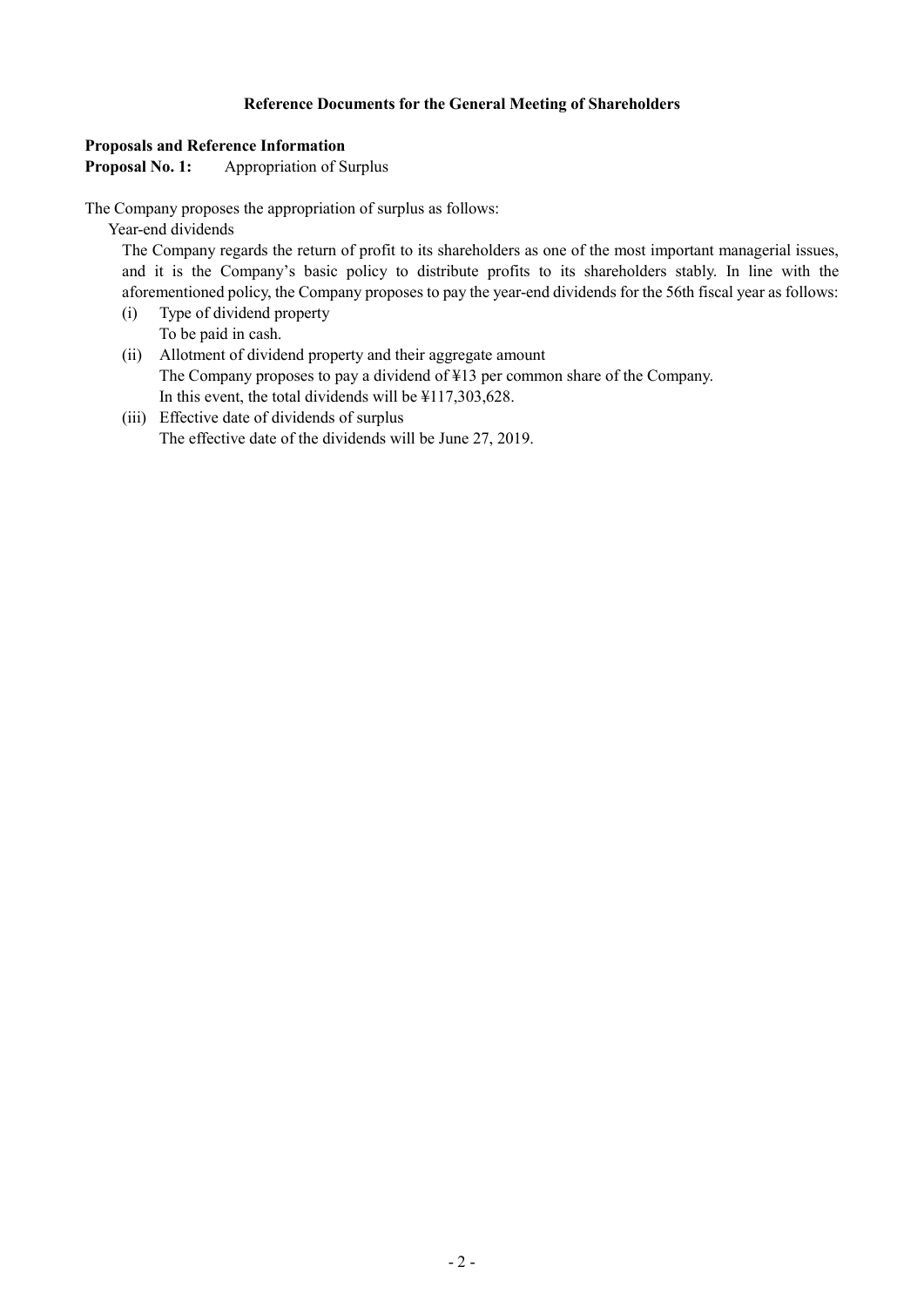## **Proposal No. 2:** Election of Three Directors (Excluding Directors Who Are Audit and Supervisory Committee Members)

The terms of office of all three currently serving Directors (excluding Directors who are Audit and Supervisory Committee Members) will expire at the conclusion of this meeting.

Therefore, the Company proposes the election of three Directors (excluding Directors who are Audit and Supervisory Committee Members).

The Audit and Supervisory Committee has judged that all the three currently serving Directors are well-qualified for the positions, and has consented to nominate them as the candidates to continue serving as Directors of the Company. The candidates for Directors (excluding Directors who are Audit and Supervisory Committee Members) are as follows:

| Candidate<br>No. | Name<br>(Date of birth)                                                                                                                                                                                                                 | Career summary, and position and responsibility in the<br>Number of the |                                                                                                                       |                  |
|------------------|-----------------------------------------------------------------------------------------------------------------------------------------------------------------------------------------------------------------------------------------|-------------------------------------------------------------------------|-----------------------------------------------------------------------------------------------------------------------|------------------|
|                  |                                                                                                                                                                                                                                         | Company                                                                 |                                                                                                                       | Company's shares |
|                  |                                                                                                                                                                                                                                         |                                                                         | (Significant concurrent positions outside the Company)                                                                | owned            |
|                  |                                                                                                                                                                                                                                         | May 1995                                                                | Joined the Company<br>Assistant General Manager of Tokyo Sales                                                        |                  |
|                  | Masanori Tamura                                                                                                                                                                                                                         |                                                                         | Office                                                                                                                |                  |
|                  |                                                                                                                                                                                                                                         | Sept. 1996                                                              | General Manager of Corporate Planning                                                                                 |                  |
|                  |                                                                                                                                                                                                                                         |                                                                         | Department                                                                                                            |                  |
|                  |                                                                                                                                                                                                                                         | Mar. 1998                                                               | General Manager of Corporate Planning                                                                                 |                  |
|                  |                                                                                                                                                                                                                                         |                                                                         | Department and General Manager of General                                                                             |                  |
|                  |                                                                                                                                                                                                                                         |                                                                         | Affairs and Personnel Department                                                                                      |                  |
|                  |                                                                                                                                                                                                                                         | June 1998                                                               | Director, General Manager of Corporate                                                                                |                  |
|                  |                                                                                                                                                                                                                                         |                                                                         | Planning Department, and General Manager of                                                                           |                  |
|                  |                                                                                                                                                                                                                                         |                                                                         | General Affairs and Personnel Department                                                                              |                  |
|                  |                                                                                                                                                                                                                                         | Mar. 2000                                                               | Director and General Manager of General<br>Affairs and Personnel Department                                           | 2,000,920 shares |
|                  | (October 4, 1961)                                                                                                                                                                                                                       | Mar. 2001                                                               | Director and General Manager of                                                                                       |                  |
|                  |                                                                                                                                                                                                                                         |                                                                         | <b>Administrative Division</b>                                                                                        |                  |
| 1                |                                                                                                                                                                                                                                         | June 2001                                                               | Senior Managing Director and General                                                                                  |                  |
|                  |                                                                                                                                                                                                                                         |                                                                         | Manager of Administrative Division                                                                                    |                  |
|                  |                                                                                                                                                                                                                                         | Dec. 2001                                                               | Representative Director and President                                                                                 |                  |
|                  |                                                                                                                                                                                                                                         | Dec. 2010                                                               | Representative Director, President, and General                                                                       |                  |
|                  |                                                                                                                                                                                                                                         |                                                                         | Manager of Development Division                                                                                       |                  |
|                  |                                                                                                                                                                                                                                         | Dec. 2010                                                               | Director                                                                                                              |                  |
|                  |                                                                                                                                                                                                                                         | June 2011                                                               | Director and Chairman                                                                                                 |                  |
|                  |                                                                                                                                                                                                                                         | June 2015                                                               | Representative Director and Chairman (current                                                                         |                  |
|                  |                                                                                                                                                                                                                                         |                                                                         | position)                                                                                                             |                  |
|                  | Reasons for nomination                                                                                                                                                                                                                  |                                                                         |                                                                                                                       |                  |
|                  | He is currently responsible for the Company's management foundation and finances as Representative Director and<br>Chairman of the Company, having been involved in management in various fields both domestically and internationally, |                                                                         |                                                                                                                       |                  |
|                  |                                                                                                                                                                                                                                         |                                                                         | and he has fulfilled an appropriate role in enhancing corporate value, including making decisions on material matters |                  |

affecting management. He has been nominated again as a candidate for Director because he is expected to contribute

further to the Company in the future.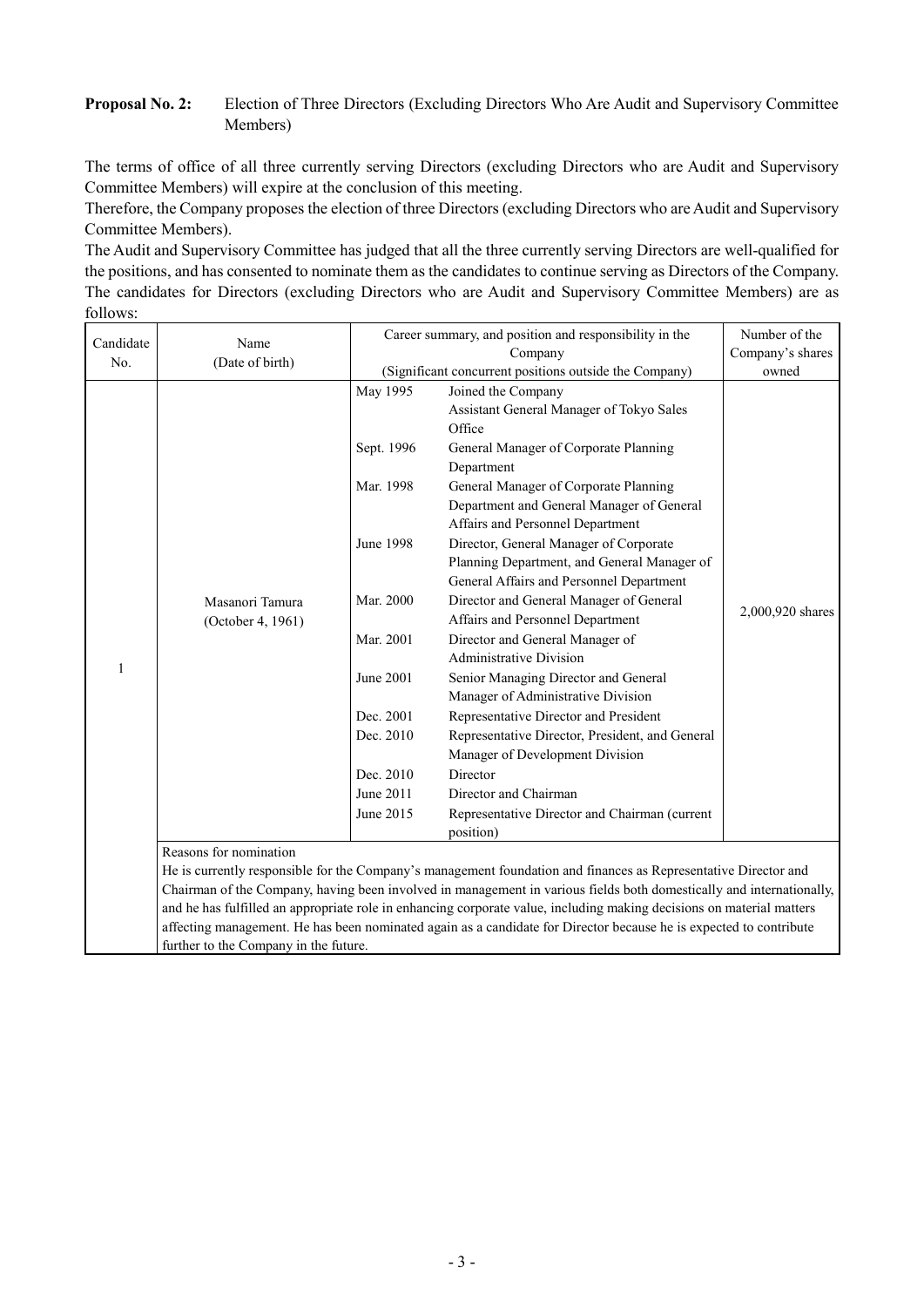| Candidate      | Name                                                                                                               | Career summary, and position and responsibility in the<br>Company |                                                                                                                      | Number of the    |  |
|----------------|--------------------------------------------------------------------------------------------------------------------|-------------------------------------------------------------------|----------------------------------------------------------------------------------------------------------------------|------------------|--|
| No.            | (Date of birth)                                                                                                    |                                                                   |                                                                                                                      | Company's shares |  |
|                |                                                                                                                    |                                                                   | (Significant concurrent positions outside the Company)                                                               | owned            |  |
|                |                                                                                                                    | <b>July 1983</b>                                                  | Joined the Company                                                                                                   |                  |  |
|                |                                                                                                                    | Mar. 1997                                                         | General Manager of Okaya Factory                                                                                     |                  |  |
|                |                                                                                                                    | Mar. 1999                                                         | General Manager of Horigane Factory                                                                                  |                  |  |
|                |                                                                                                                    | Jan. 2002                                                         | Assistant General Manager of Press Business                                                                          |                  |  |
|                |                                                                                                                    |                                                                   | Department and General Manager of Horigane                                                                           |                  |  |
|                |                                                                                                                    | Mar. 2002                                                         | Factory<br>Assistant General Manager of Press Business                                                               |                  |  |
|                |                                                                                                                    |                                                                   | Department and General Manager of Press<br><b>Sales Division</b>                                                     |                  |  |
|                |                                                                                                                    | June 2002                                                         | Director, Assistant General Manager of Press<br>Business Department, and General Manager of<br>Press Sales Division  |                  |  |
|                |                                                                                                                    | Oct. 2002                                                         | Director, Assistant General Manager of Press                                                                         |                  |  |
|                |                                                                                                                    |                                                                   | Business Department, General Manager of                                                                              |                  |  |
|                |                                                                                                                    |                                                                   | Press Sales Division, and General Manager of                                                                         |                  |  |
|                |                                                                                                                    |                                                                   | Tokyo Sales Office                                                                                                   |                  |  |
|                |                                                                                                                    | Mar. 2003                                                         | Director, General Manager of Kyushu Business<br>Department, and General Manager of Western<br>Japan Sales Department |                  |  |
|                |                                                                                                                    | Jan. 2005                                                         | Director, General Manager of Kyushu Business                                                                         |                  |  |
|                |                                                                                                                    |                                                                   | Department, and General Manager of Kyushu<br><b>Sales Department</b>                                                 |                  |  |
|                | Kiyoshi Takemura<br>(April 13, 1957)                                                                               | Mar. 2007                                                         | Director and General Manager of Kyushu<br><b>Business Department</b>                                                 | 5,000 shares     |  |
| $\overline{2}$ |                                                                                                                    | Oct. 2007                                                         | Director and General Manager of Press<br><b>Business Department</b>                                                  |                  |  |
|                |                                                                                                                    | June 2009                                                         | Managing Director, General Manager of Press<br>Business Department, and General Manager of                           |                  |  |
|                |                                                                                                                    | Mar. 2010                                                         | Kyushu Business Department<br>Managing Director, General Manager of                                                  |                  |  |
|                |                                                                                                                    |                                                                   | Kyushu Business Department, and General                                                                              |                  |  |
|                |                                                                                                                    |                                                                   | Manager of Fukuoka Mino Factory                                                                                      |                  |  |
|                |                                                                                                                    | Dec. 2010                                                         | Managing Director, General Manager of                                                                                |                  |  |
|                |                                                                                                                    |                                                                   | Production Division, and General Manager of                                                                          |                  |  |
|                |                                                                                                                    |                                                                   | Azusagawa Factory                                                                                                    |                  |  |
|                |                                                                                                                    | Dec. 2010                                                         | Director and Assistant General Manager of<br>Production Division (For Kyushu)                                        |                  |  |
|                |                                                                                                                    | Apr. 2011                                                         | Representative Director and President                                                                                |                  |  |
|                |                                                                                                                    | Apr. 2011                                                         | Representative Director, President, and General                                                                      |                  |  |
|                |                                                                                                                    |                                                                   | Manager of Production Division                                                                                       |                  |  |
|                |                                                                                                                    | June 2011                                                         | Representative Director, President, and General                                                                      |                  |  |
|                |                                                                                                                    |                                                                   | Manager of Sales Division                                                                                            |                  |  |
|                |                                                                                                                    | Nov. 2014<br>Oct. 2015                                            | Representative Director and President<br>Representative Director, President, and General                             |                  |  |
|                |                                                                                                                    |                                                                   | Manager of Sales Division (current position)                                                                         |                  |  |
|                | Reasons for nomination                                                                                             |                                                                   |                                                                                                                      |                  |  |
|                | He is currently responsible for the overall management of sales, production and development divisions as           |                                                                   |                                                                                                                      |                  |  |
|                | Representative Director and President of the Company, having been involved in management in various fields both    |                                                                   |                                                                                                                      |                  |  |
|                | domestically and internationally, and he has fulfilled an appropriate role in enhancing corporate value, including |                                                                   |                                                                                                                      |                  |  |
|                | making decisions on material matters affecting management. He has been nominated again as a candidate for Director |                                                                   |                                                                                                                      |                  |  |
|                | because he is expected to contribute further to the Company in the future.                                         |                                                                   |                                                                                                                      |                  |  |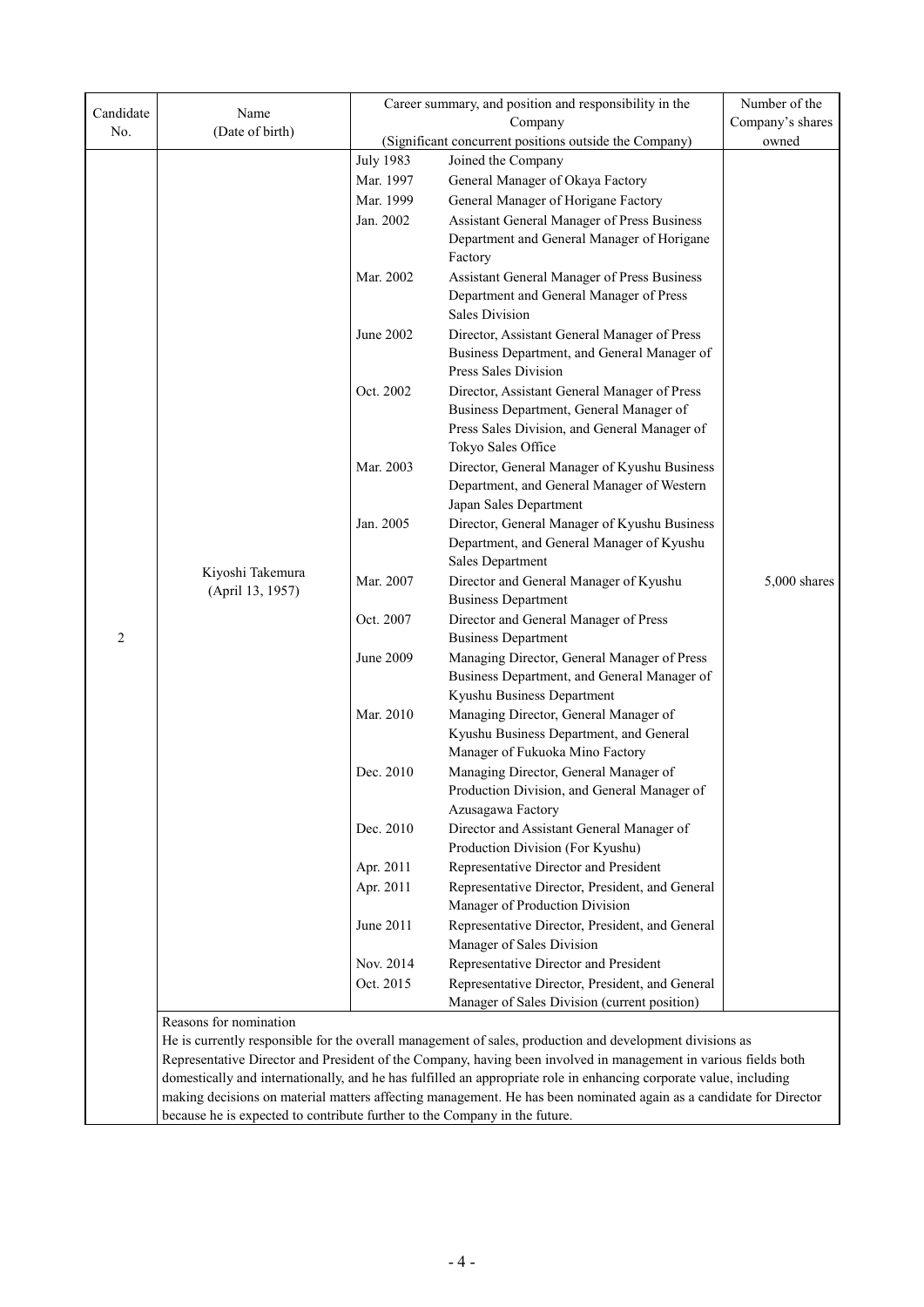| Candidate | Name<br>(Date of birth)                                                                                                  | Career summary, and position and responsibility in the<br>Number of the |                                                                                                                      |                |
|-----------|--------------------------------------------------------------------------------------------------------------------------|-------------------------------------------------------------------------|----------------------------------------------------------------------------------------------------------------------|----------------|
| No.       |                                                                                                                          |                                                                         | Company                                                                                                              |                |
|           |                                                                                                                          |                                                                         | (Significant concurrent positions outside the Company)                                                               | owned          |
|           | Shuya Akahane<br>(December 18, 1960)                                                                                     | Mar. 1985                                                               | Joined the Company                                                                                                   |                |
|           |                                                                                                                          | Mar. 2004                                                               | General Manager of Mechatronics                                                                                      |                |
|           |                                                                                                                          |                                                                         | Development Department                                                                                               |                |
|           |                                                                                                                          | Mar. 2006                                                               | General Manager of Mechatronics Sales                                                                                |                |
|           |                                                                                                                          |                                                                         | Department                                                                                                           |                |
|           |                                                                                                                          | Nov. 2008                                                               | General Manager of Mechatronics                                                                                      |                |
|           |                                                                                                                          |                                                                         | Development Department                                                                                               |                |
|           |                                                                                                                          | Mar. 2009                                                               | General Manager of Plastic Unit Development                                                                          |                |
|           |                                                                                                                          |                                                                         | Department                                                                                                           |                |
|           |                                                                                                                          | Dec. 2010                                                               | General Manager of Market Development                                                                                |                |
|           |                                                                                                                          |                                                                         | Department                                                                                                           | $3,000$ shares |
|           |                                                                                                                          | June 2011                                                               | Executive Officer and General Manager of                                                                             |                |
| 3         |                                                                                                                          |                                                                         | Development Division                                                                                                 |                |
|           |                                                                                                                          | June 2015                                                               | Executive Officer, General Manager of                                                                                |                |
|           |                                                                                                                          |                                                                         | Development Division, and General Manager                                                                            |                |
|           |                                                                                                                          |                                                                         | of Component Development Department                                                                                  |                |
|           |                                                                                                                          | June 2017                                                               | Director, General Manager of Development                                                                             |                |
|           |                                                                                                                          |                                                                         | Division, and General Manager of Component                                                                           |                |
|           |                                                                                                                          |                                                                         | Development Department                                                                                               |                |
|           |                                                                                                                          | Mar. 2018                                                               | Director and General Manager of Development                                                                          |                |
|           |                                                                                                                          |                                                                         | Division (current position)                                                                                          |                |
|           | Reasons for nomination                                                                                                   |                                                                         |                                                                                                                      |                |
|           | He is currently responsible for the development division as Director of the Company, and he has fulfilled an appropriate |                                                                         |                                                                                                                      |                |
|           |                                                                                                                          |                                                                         | role in enhancing corporate value. He has been nominated again as a candidate for Director because he is expected to |                |
|           | contribute further to the Company in the future.                                                                         |                                                                         |                                                                                                                      |                |

(Note) There is no special interest between any of the candidates and the Company.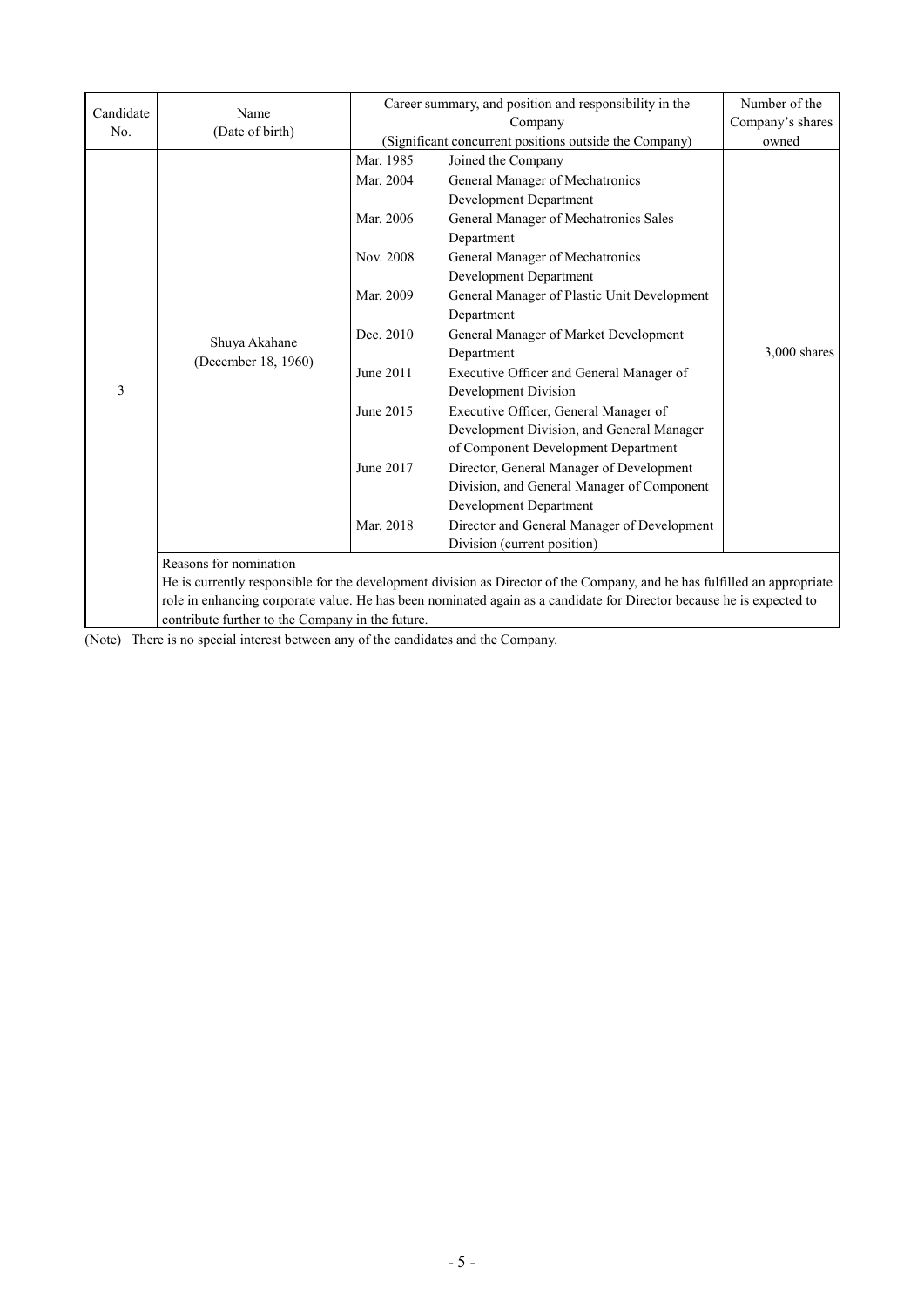#### **Proposal No. 3:** Election of Three Directors Who Are Audit and Supervisory Committee Members

The terms of office of all three currently serving Directors who are Audit and Supervisory Committee Members will expire at the conclusion of this meeting.

Therefore, the Company proposes the election of three Directors who are Audit and Supervisory Committee Members.

| Candidate      | Name<br>(Date of birth)                       | Career summary, and position and responsibility in the |                                              | Number of the    |
|----------------|-----------------------------------------------|--------------------------------------------------------|----------------------------------------------|------------------|
| No.            |                                               | Company                                                |                                              | Company's shares |
|                |                                               | (Significant concurrent positions outside the Company) |                                              | owned            |
|                | Hiromi Akahane<br>(March 15, 1957)            | Apr. 1981                                              | Joined the National Mutual Insurance         |                  |
|                |                                               |                                                        | Federation of Agricultural Cooperatives      |                  |
|                |                                               | Apr. 1992                                              | Registered as an attorney at law (Nagano-ken |                  |
|                |                                               |                                                        | Bar Association)                             |                  |
|                |                                               | Apr. 1994                                              | Established Akahane Sogo Law Office (current |                  |
|                |                                               |                                                        | position)                                    |                  |
|                |                                               | Apr. 2011                                              | <b>Outside Director</b>                      |                  |
|                |                                               | June 2015                                              | Outside Director (Audit and Supervisory      |                  |
|                |                                               |                                                        | Committee Member) (current position)         |                  |
|                | $\star$<br>Sadao Maeda<br>(February 14, 1955) | Mar. 1973                                              | Joined the Company                           |                  |
|                |                                               | Mar. 2010                                              | Internal Auditor of Internal Audit Office    |                  |
| $\overline{2}$ |                                               | Mar. 2014                                              | Manager of General Affairs Section, General  |                  |
|                |                                               |                                                        | Affairs and Personnel Department             |                  |
|                |                                               | Mar. 2018                                              | General Manager of Internal Audit Office     |                  |
|                |                                               |                                                        | (current position)                           |                  |
| 3              |                                               | Apr. 1983                                              | Joined The Hachijuni Bank, Ltd.              |                  |
|                | $\star$<br>Tatsuya Shimizu                    | May 1989                                               | Resigned from the Bank                       |                  |
|                |                                               | June 1991                                              | Established Tatsuya Shimizu Tax Accounting   |                  |
|                |                                               |                                                        | Office                                       |                  |
|                | (May 27, 1959)                                | June 1991                                              | Established Tatsuya Shimizu Certified        |                  |
|                |                                               |                                                        | Administrative Procedures Legal Specialist   |                  |
|                |                                               |                                                        | Office (current position)                    |                  |

The consent of the Audit and Supervisory Committee has been obtained for this proposal. The candidates for Directors who are Audit and Supervisory Committee Members are as follows:

(Notes) 1. New candidates are indicated by an asterisk (\*).

- 2. There is no special interest between any of the candidates and the Company.
- 3. Hiromi Akahane and Tatsuya Shimizu are candidates for outside Director.
- 4. The reasons for the appointment of these two as outside Directors are as follows.
	- (1) Hiromi Akahane has been nominated as a candidate for outside Director to have his many years of experience and knowledge as an attorney at law may reflected in the Company's management, and to receive his proposals from an independent and objective perspective regarding the management that executes business. Although he has never been directly involved in the management of a company except as an outside Director, the Company judges that he will appropriately fulfill his duties as an outside Director based on the above reasons.
	- (2) Tatsuya Shimizu has been nominated as a candidate for outside Director to have his abundant experience and broad insight, cultivated through his experience in financial institutions and as certified public tax accountant, reflected in the Company's management, and to receive his proposals from an independent and objective perspective regarding the management that executes business. Although he has never been directly involved in the management of a company except as an outside Director, the Company judges that he will appropriately fulfill his duties as an outside Director based on the above reasons.
- 5. Sadao Maeda has held key positions for the Company for many years, has abundant experience and insight regarding the Company in general, mainly about internal control and the Company judges that he is able to express objective opinions from a neutral standpoint and appropriately perform his duties as Audit and Supervisory Committee Member. Accordingly, the Company has nominated him as a candidate for Director who is an Audit and Supervisory Committee Member.
- 6. Hiromi Akahane is currently an outside Director of the Company and at the conclusion of this meeting he will have been in office for eight years and two months.
- 7. Pursuant to the provisions of Article 427, Paragraph 1 of the Companies Act and Article 29 of the Company's current Articles of Incorporation, the Company has concluded an agreement with Hiromi Akahane to limit his liability for damages stipulated in Article 423, Paragraph 1 of the said Act. The amount of liability for damages as an outside Director under this agreement is the minimum amount stipulated in Article 425, Paragraph 1 of the said Act. If the reelection of Hiromi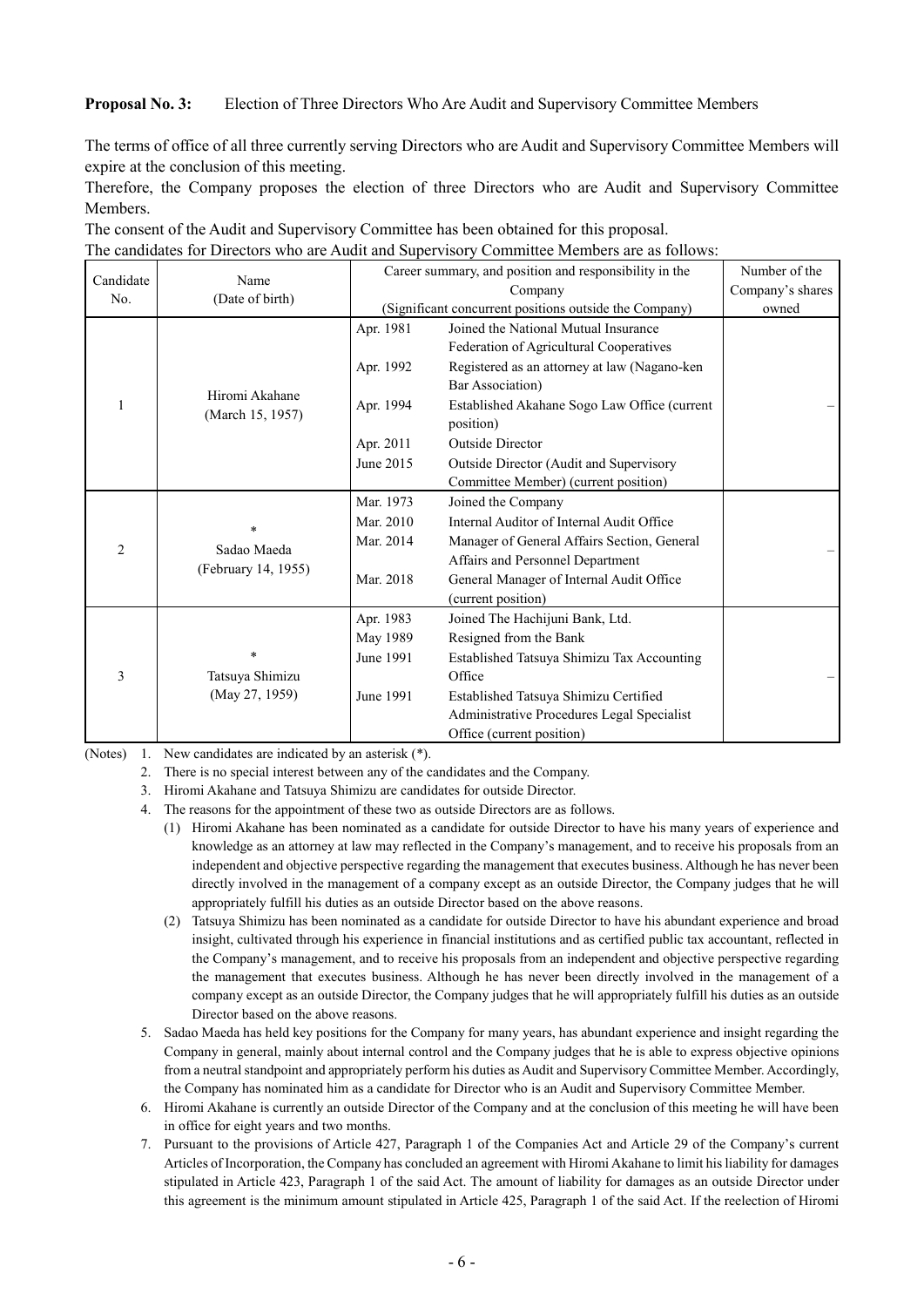Akahane is approved as proposed, the Company plans to renew the aforementioned agreement with him. If the election of Tatsuya Shimizu is approved, the Company plans to enter into the same limited liability agreement with him.

8. The Company has submitted notification to the Tokyo Stock Exchange that Hiromi Akahane has been appointed as an independent officer as provided for by the aforementioned exchange. If the reelection of Hiromi Akahane is approved, the Company plans to maintain his position as independent officer. Furthermore, Tatsuya Shimizu satisfies the requirements for an independent officer as provided for by the aforementioned exchange, and if his election is approved, the Company will designate him as an independent officer.